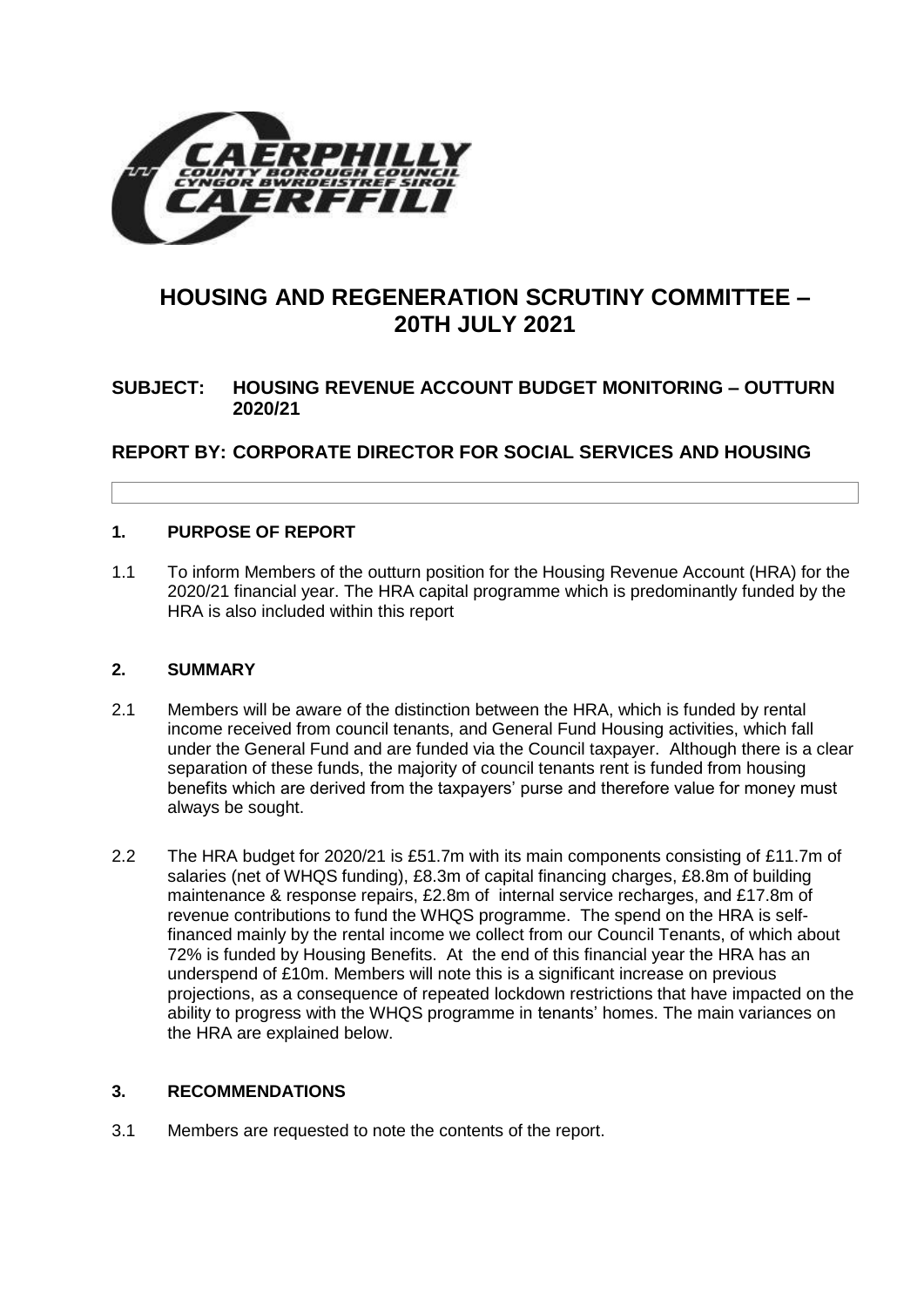## **4. REASONS FOR THE RECOMMENDATIONS**

4.1 To ensure that Members are informed of the financial position of the Housing Revenue Account.

## **5. THE REPORT**

#### 5.1 **Introduction**

5.1.1 The HRA has an under spend of £10m at the end of 2020/21 financial year, which represents about 19% of the total HRA budget. The main variances are summarised below, and full financial details are provided in Appendix 1. This includes variances projected as a result of Covid-19.

#### **5.2 Salaries & Mileage (£994k under spend)**

5.2.1 Salaries and associated costs within the HRA are currently expected to underspend by some £994k against a £11m salary. There are some offsetting over and under spends in this area given the volume of staff which includes sickness cover, request for reduced hours and timing for filling vacant posts. During the coronavirus pandemic, all staff received full salaries with no furloughing assistance. However, some staff were redeployed to assist in critical areas such as Free School Meal loading and deliveries, assisting vulnerable people including the buddy scheme, and setting up and operating a financial crisis helpline. The HRA covered the costs for the redeployment in these areas.

#### 5.3 **Non-Pay Related (£1.14m under spend)**

- 5.3.1 Part of this underspend (£480k) is associated with office related costs such as stationery, photocopying and postage, mainly as a result of offices not being occupied because of lockdown. However, due to the need to extend the lease on Cherry Tree House, to enable social distancing to be maintained until the offices in Tir Y Berth and Rhymney depot can be completed, there were additional costs of some £50k on the rent, business rates, cleaning and utilities, that have offset these savings.
- 5.3.2 A further £658k underspend is attributable to budgets that are service specific such as, shop management, allocation recharges, tenant participation and utility charges within our sheltered schemes. Some costs however have increased due to the Covid-19 restrictions such as security of void properties (£51k), and Council Tax charges on void properties (£87k). These costs which are as a consequence of Covid-19 restrictions, were initially claimed on the Welsh Government Covid-19 LA Financial Hardship Fund, but Welsh Government have recently confirmed that the HRA will not receive any assistance from this fund, on the basis that no other Registered Social Landlords (RSL's) are receiving any assistance.

#### 5.4 **Building Maintenance & Response Repairs (£1.2m under spend)**

5.4.1 This area is currently projecting an underspend of some £1.2m. This is predominantly made up of £1.7m under spend in cyclical and revenue projects which includes damp proofing, non – DLO works, sheltered & infrastructure projects. This reduced expenditure is as a consequence of the Covid pandemic. Response Repairs, however, have experienced an overspend of £588k which is as a result of less fee income due to the reduction of work during the pandemic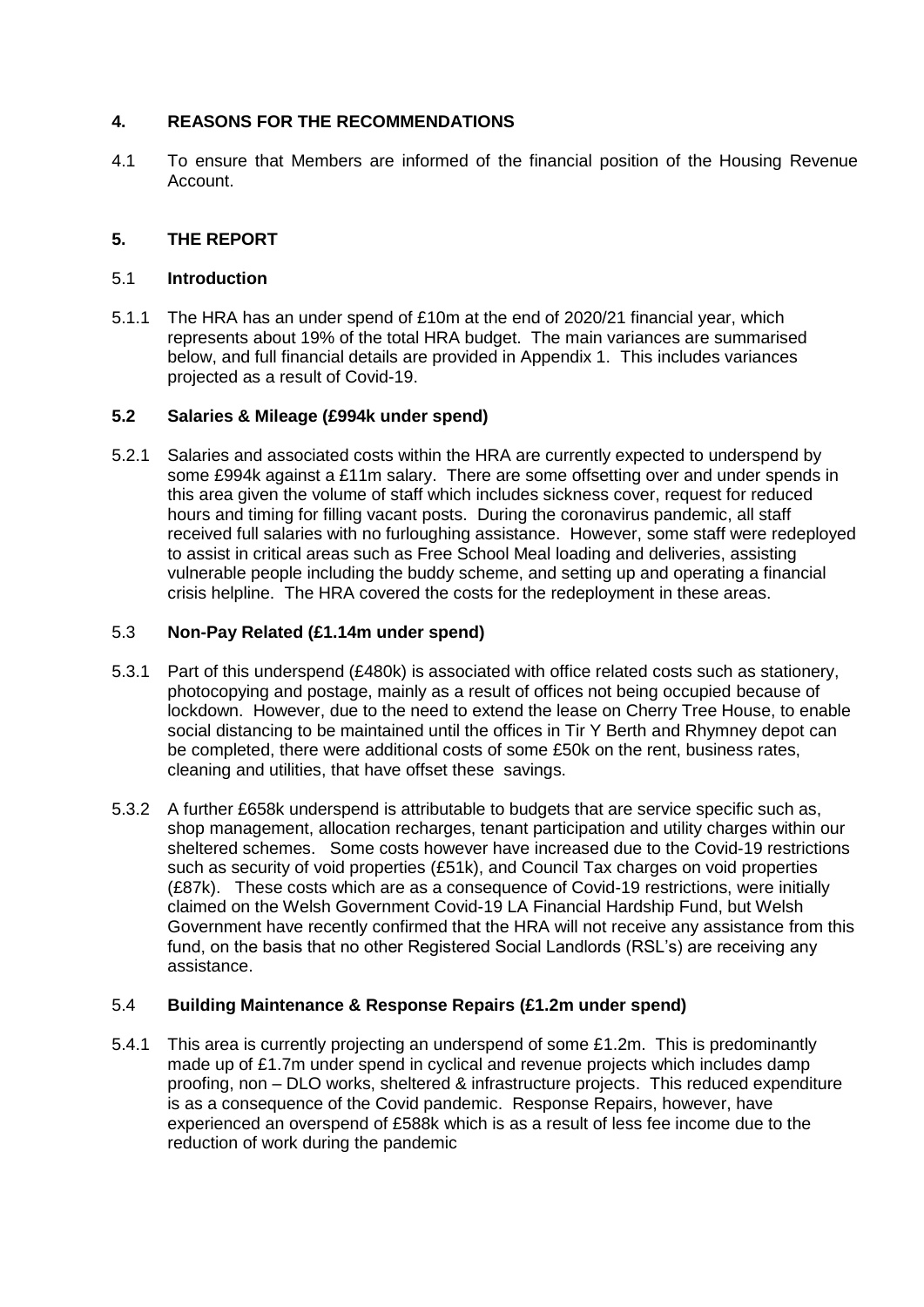- 5.4.2 Operatives have only been allowed to enter tenants' homes for essential repairs. Unfortunately, further lockdown restrictions were imposed which has prevented work (other than essential) to be carried out for most of the year. Void work was also transferred to WHQS to maintain the workforce during the pandemic resulting in less income for HRO.
- 5.4.3 Housings response to the Coronavirus in terms of repairs, includes 2,654 out of hours emergency repairs completed within 2 hours, 6,104 emergency heating repairs,1,275 out of hours emergency gas repairs. In addition, in order to safeguard our operatives, the acquisition of PPE has been made including 54,704 pair of nitrile gloves, 12,057 face masks and 2,800 coveralls distributed to staff.
- 5.4.4 As a result of incorporating the costs of delivering the Building Maintenance service within the HRA, the in-house holding account was set up to monitor the in-house workforce costs that are recharged to the WHQS capital programme and also the PAMS (Post Asset Management Strategy) programme, which was due to run concurrently this year when the WHQS programme ended in June 2020. A budget of £10.8m has been allocated in 2020/21 along with an income recharge to the capital programme so that the HRA has a nil cost. The spend on this budget was £7.3m resulting in a saving of £3.5m that will fall onto the capital programme. This is as a consequence of not being able to progress with the WHQS programme during lockdown. Some resources were however transferred to void properties and empty buy-back stock, which was originally intended to be completed Post WHQS, but some staff were also redeployed to critical services. As restrictions were lifted and tenants allowed our operatives to re-enter their homes following the development of detailed risk assessments, spend started to increase, although due to the Government guidance on working under Covid-19 conditions, work took longer to complete, as we are expected to retain 2 metres under social distancing rules, and limit the number of operatives within the property. However further restrictions later in the year prevented the momentum and that pace will now bel picked up during 2021/22 when the backlog of work needs to be completed. This also had a detrimental effect on the commencement of the PAMS programme which has been reprofiled to fit in with the revised completion of WHQS. Welsh Government have recently confirmed that the extended deadline for authorities to achieve WHQS is now December 2021. Members are informed, however, that Caerphilly Homes was on target to meet our June 2020 deadline had the pandemic not occurred and are confident of completion prior to the revised deadline.
- 5.4.5 A further budget is set in the HRA for the Management and Delivery of the WHQS Programme. Current projections are showing an underspend of some £157k due to staff turnover, but as per the in-house holding account, this is also recharged fully to the WHQS Capital Programme and is therefore a nil cost to the HRA.

#### 5.5 **Capital Financing Requirement (CFR) (£576k under spend)**

- 5.5.1 The total debt for the HRA as at 1<sup>st</sup> April 2020 is £121.9m. There is a CFR budget of £8.3m which includes a Minimum Revenue Provision (MRP) of £2.7m to repay the HRA debt and £5.6m of interest charges. The HRA debt consists of historical debt and the debt which was taken up in 2015 as part of the Buy Out of the Housing Revenue Account Subsidy (HRAS) system. More recently the CFR debt has decreased due to a reprofile of the borrowing needed to part fund the WHQS Programme (£23m in 2018/19 & £17.9m in 2019/20 which was taken out the following years).
- 5.5.2 It was clear as progress was made during the year that the cost for completing the WHQS programme would increase, to allow for the additional demands imposed upon us by the Government, so that we could enter tenants homes safely, and , it was thought that these additional costs would require an increase in borrowing this year to support it. In the last quarter, restrictions have not been lifted as anticipated, and the spend on the WHQS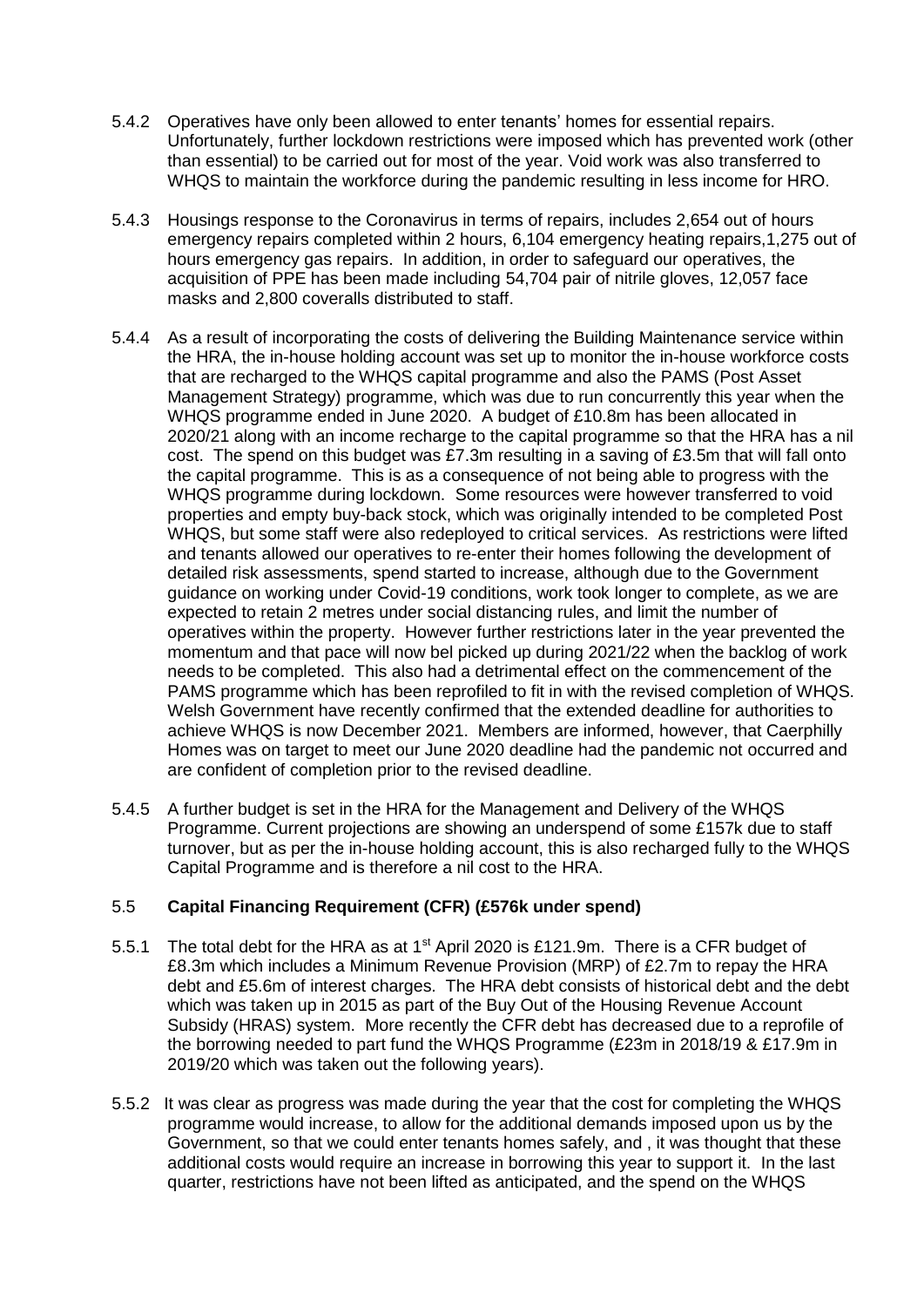programme will therefore not reach the level expected in this financial year. Additional borrowing will therefore no longer be needed this year.

5.5.3 Further borrowing had been estimated in 2020/21 to complete the programme and in future years to progress with the PAMS programme together with an element for New Build proposals, and early indications suggest a further £6m will be needed to complete the WHQS programme under the new social distancing measures. This will continue to be reviewed once the real impact of Covid-19 can be established. However, as the surplus from this year will be carried over into next financial year, this should fund the additional cost to complete the WHQS programme.

#### 5.6 **Income (£177k under recovered)**

5.6.1 Variations represent less than 1% of the total income budget and includes a 7.5% reduction on the service charges to tenants due to Covid, and an increase in voids due to the pandemic restrictions.

#### 5.7 **Bad Debt Provision (£1.5m underspend)**

- 5.7.1 Within the first 3 months of lockdown, rent arrears increased by £1m compared to the same period the year before. We believe there is a number of factors for this rise. Firstly, the Government placed an embargo on actioning evictions and court referrals for possession orders, until the 23rd August 2020 (actioning evictions has since been extended to June 2021) which meant we could not pursue those tenants who were already in the system prior to lockdown for breach of tenancy, and only a few payments were made during this time from these tenants, which has worsened the position, despite continuous attempts to make contact and offer support. Secondly, our tenants did not have access to all the normal facilities for payment, in particular our cash offices, meaning some tenants did not have immediate alternatives to make payments. Prior to the March lockdown, a substantial number of tenants used our face to face facilities at the cash office (37%) or door-step collection service (4%). Significant staff resources were needed to contact these tenants to arrange suitable alternatives of payment e.g. Post Office, and online facilities. Also, some of our tenants were shielding or self-isolating so could not physically make payments or have access to a rent collector service, as that was also withdrawn during lockdown. Initially there was also an increase in Universal Credit claims suggesting financial hardship for some of our tenants.
- 5.7.2 Every effort was made to support all our tenants during this period, and this is still ongoing. Reassurance calls were attempted to every tenant ensuring they had the required level of support or signposted where appropriate. No debt recovery took place due to the embargo, but reassurance letters were sent out to those in arrears that could not be contacted by phone, asking them to contact the rent department so that support could be offered. Additional staff have also been appointed to assist with the rent recovery process and to provide support and financial assistance where possible to those in financial hardship.
- 5.7.3 The Tenancy Support and Welfare Benefits Team are involved as soon as a tenancy starts, welfare benefit checks are completed and financial "health checks" are undertaken to ensure benefits are maximised. Any barriers to the sustainment of the tenancy are identified and addressed immediately. E.g. high debt levels. The team collaborate with other departments within the Authority to offer a wide range of services e.g. employment support.
- 5.7.4 A total of £2.4m additional annual income was generated for tenants as a direct result of the support offered by the Housing Rent Team.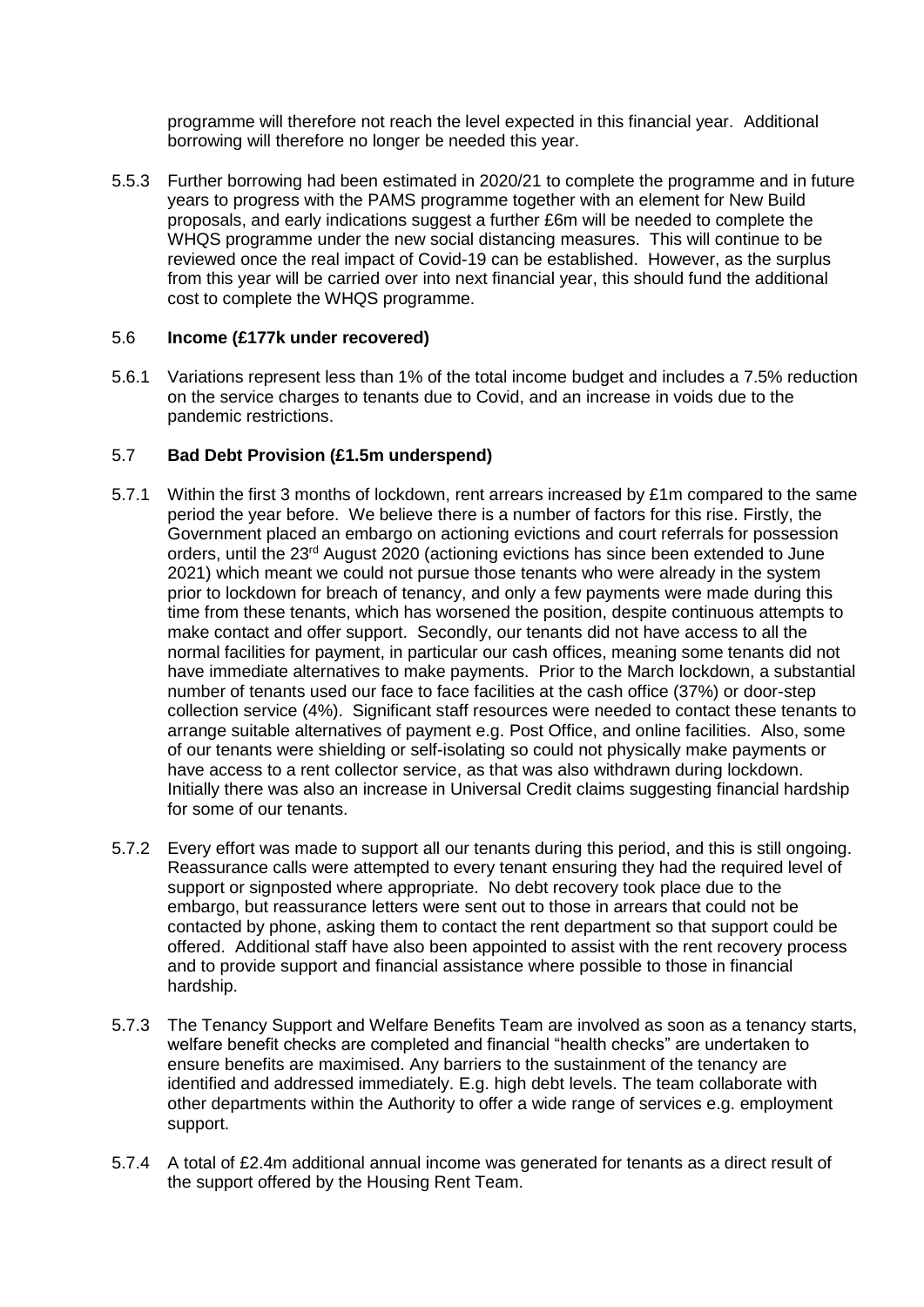- 5.7.5 Welsh Government now require a 6-month notice period (which is in place until June 2021) before an application for a possession order can be made to the County Courts. Any Notice of Seeking Possession Orders (NOSP) issued up to this date must therefore have a 6 month notice period and long-standing cases for eviction will not be considered whilst in local lockdown. There is also a priority order for courts to consider which includes antisocial behaviour cases, extreme arrears of more than 12 months, domestic abuse, fraud and subletting cases. The Housing Rents Teams principle objective is the management and sustainment of tenancies. Eviction is a last resort and all other avenues to sustain tenancies will be considered first, fully embracing the Welsh Government aims of no evictions into homelessness.
- 5.7.6 As we progressed throughout the year, the arrears level started to reduce, suggesting that some tenants have started to pay their arrears. There has also been a lot of support to those tenants who originally paid at the cash office, and a significant shift has been made to other payment methods such as BACS, Post Office & Internet payments. The doorstep rent collection service was suspended in March 2020 to comply with Covid guidelines. A report was presented to Policy & Resources Committee (29<sup>th</sup> Sept) and Cabinet (14<sup>th</sup> Oct) which recommended that the current service users be consulted on the termination of the doorstop collection service, and subject to the outcome of the consultation being supportive, the decision to terminate the service be delegated to the Chief Housing Officer and Cabinet member.
- 5.7.7 Furthermore, the Department of Work and Pensions (DWP) have altered the timing of their housing cost payments as from  $14<sup>th</sup>$  September, so we now receive this payment on the day the tenant receives their personal allowance rather than 5-6 weeks in arrears. This will improve the arrears position when compared to the previous years, due to the payments no longer being retrospective, and although this is a welcomed change, it does make it difficult to monitor how much of the arrears are due to Covid related issues alone.
- 5.7.8 Whilst the stability of arrears is concerning, it is typical across all other Local Housing Authorities, and what is clear is that the intensive level of support offered by the rents team has actively assisted in reducing this level throughout the year. Furthermore, whilst collecting data on our arrears position, it is evident that it isn't necessarily the number of tenants in arrears increasing, but the value of arrears from existing tenants who were previously in arrears, suggesting that impact from Covid has affected those tenants who were already in arrears prior to the pandemic and are therefore already within our support system.
- 5.7.9 During the year, when arrears levels were expected to rise, there was also an expectation that the bad debt provision would need to increase to ensure adequate cover for the likelihood that a percentage of these debts would not be paid. Two factors affected this during the year. One was the actual levelling off of arrears as explained above, and, secondly the method of calculating the provision was changed. During the 2019/20 audit of the accounts, a recommendation was made to align the method of calculating the bad debt provision corporately and agree a consistent policy. The original method for council rent was based on the value of the debt. The revised bad debt policy recommends basing the provision on the length of debt. Using this method has significantly altered the profile of the debt as a higher level of provision is applied to a lower level of arrears. Under the value method, the higher the value of the debt, the higher the provision, under the age method, the longer the age of the debt, the higher the provision. This has resulted in a muchreduced bad debt provision being required and an overall saving on £1.5m on the BDP budget.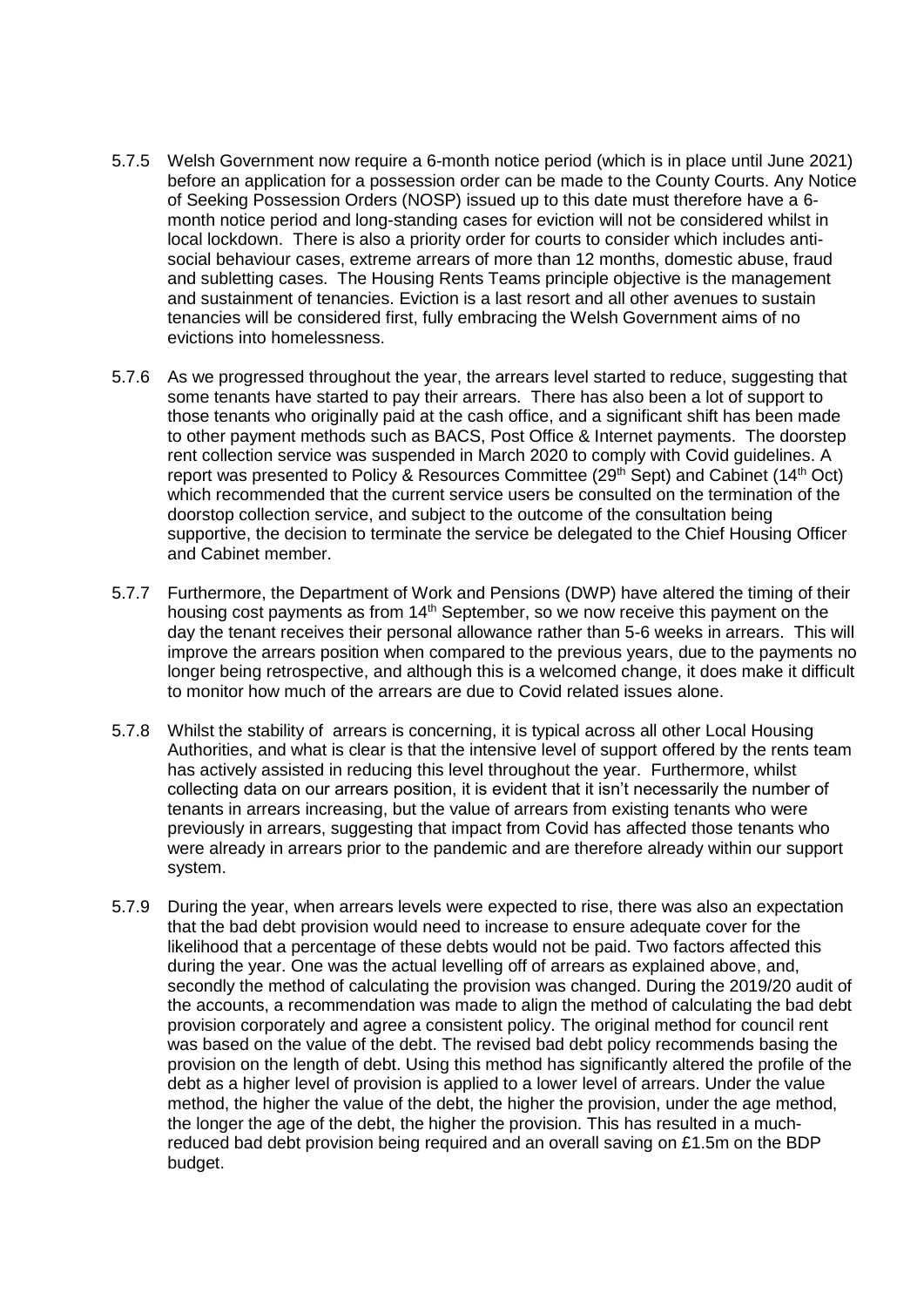### 5.8 **Revenue Contributions to Capital Outlay (RCCO) (£6.6m under spend)**

- 5.8.1 The HRA allows for some £17.8m of revenue contributions towards the WHQS Programme and this includes an element for the WHQS management team responsible for the delivery of the WHQS Programme (which is anticipating a £157k underspend as explained in 5.4.5 above.)
- 5.8.2 The total expenditure on the HRA capital programme for the year was £20.4m which is a significant decrease compared to the last years spend of £49.5m. The total spend to date on the WHQS programme is £261m. This year also includes spend on property acquisitions and new build development work of £1.8m. The reduction in spend is as a direct consequence of not being able to progress with programmed works during the Covid-19 pandemic (with the exception of essential work), but the WHQS programme still has to be delivered. Any savings, therefore made this year, will be required to fund the programme into 2021/22 and address the backlog of work to meet its deadline by December 2021.
- 5.8.3 The HRA RCCO allocation will fund the capital spend this year in addition to the £7.3m Major Repairs Allowance (MRA) from Welsh Government. The MRA allowance will need to be utilised first as this funding does not carry over into financial years.
- 5.8.4 Borrowing of £23m was taken up for the first time since the start of the WHQS Programme to fund expenditure in 2018/19. A further £17.9m borrowing was required to fund the programme in 2019/20, however, for the reasons explained above there will be no borrowing requirement for the current year.
- 5.8.5 Further re-profiling is now necessary, and officers are working on this whilst having confirmation of the revised completion date of December 2021 by Welsh Government. Early indications are that internal works will be completed by August 2021, Externals works including leaseholders to be completed by June 2021 with once contract likely to extend further due to recently going into administration.
- 5.8.6 WHQS Internal works at the end of 2020/21 financial year 98.72% compliant
- 5.8.7 WHQS External works at the end of 2020/21 financial year is 99.36% compliant
- 5.8.8 Full WHQS compliance (where properties have achieved both internal and external compliance on a contract basis) is 99.02%.
- 5.8.9 External work re-started in Mid-May and 2 contractors worked through lockdown. Although the majority of this work is outside of the tenant's property, appropriate detailed risk assessments were issued by the Contractors to ensure compliance to the government guidelines of working during the pandemic was adhered to. All contracts remaining in the programme are now in progress and early indications suggest a 10% increase of costs to allow for supply issues and some restrictions when entering tenants' homes (e.g. installing doors). It is anticipated that all external works (including leaseholders) will be completed by June 2021 pending no further delays from adverse weather conditions, or further lockdowns, although one contract has recently gone into administration and officers are awaiting confirmation to be able to complete the contract, which has Early indications are this contract could extend to December 2021.
- 5.8.10 Internal works had in the main been on hold since lockdown, with the exception of essential works, particularly to a number of properties that would have been left without basic amenities during lockdown. As mentioned earlier in the report, work was transferred to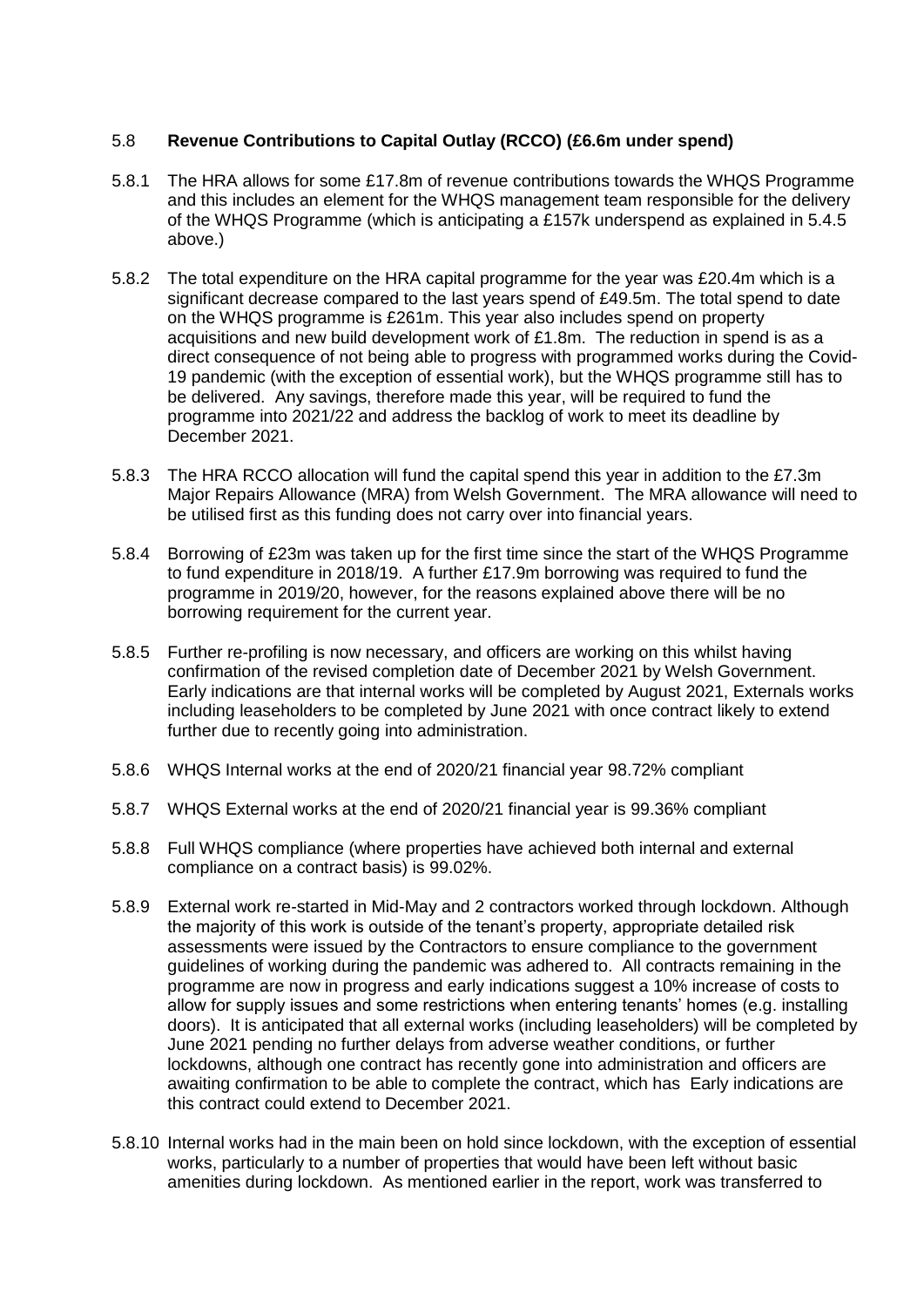empty properties and recent buy-backs to try and continue momentum within the workforce. Pace was expected to increase when we commenced work in Mid-August, and property compliance has shown some movement. However, some tenants have refused works if they are shielding or have any medical issues or just fear about having the work completed etc, so we will record these as acceptable fails in the meantime. The remodelling on some of our sheltered schemes have also been delayed to avoid the temporary decanting of vulnerable tenants during lockdown. A reasonable assumption at this stage would be completion around August 2021 to allow for the impact of restarting contracts, risk assessments, social distancing, etc., pending no further delays from potential future lockdowns.

5.8.11 A Post Asset Management Strategy (PAMS) working group has been set up to ensure that the WHQS standard is continuously maintained once full compliance is achieved. A 5-year external programme is currently being worked on, but this will now need to be re-profiled to ensure the WHQS programme is completed. On a positive note, some of the work that was earmarked for the PAMS programme may be completed as part of the WHQS programme such as the buy-backs that were too late to be entered into the WHQS programme for June 2020 completion. The PAMS programme is expected to commence on 1<sup>st</sup> April 2021.

#### 5.9 **HRA Working Balances**

5.9.1 Working balances at the start of 2020/21 financial year were £4.1m. This was expected to be fully utilised this year against the WHQS Programme. However due to the continued restrictions throughout the year, this balance, along with the £10m surplus made in year, will be carried forward to assist the programme in 2021/22, when work is expected to recommence. £99k has also been added to earmarked provisions to assist with Welfare Reform.

#### **5.10 COVID-19 (£1.86m over**-**spend)**

5.10.1 Additional costs to be able to operate under Covid conditions were almost £2m during 2020/21 financial year. These costs were not anticipated so there is no budget allocated. There is a £115k funding assumption for PPE and leased vehicles which has not yet been confirmed. The largest area of cost relates to the inhouse workforce where the lockdown resulted in lost and unproductive time which could not be charged to the capital programme or response work.

| <b>Unproductive Time</b>                  | £1m    |
|-------------------------------------------|--------|
| PPE equip                                 | £65k   |
| Buddy mileage/add'n postage/IT equip      | £133k  |
| Agency contracts extended                 | £166k  |
| Service charge discount                   | £12k   |
| Additional vehicles for social distancing | 47k    |
| Prolonged voids                           | £449k  |
| <b>Extension of rent allowances</b>       | £109k  |
| Funding                                   | £115k  |
| <b>TOTAL</b>                              | £1.86m |

5.10.2 In addition to this, increases within existing budgets as a result of Covid are estimated to be as follows, and have been included in variances shown elsewhere within this report.

| Council tax for prolonged void properties | £87k    |
|-------------------------------------------|---------|
| Security for prolonged void properties    | £57k    |
| Savings                                   | (E839k) |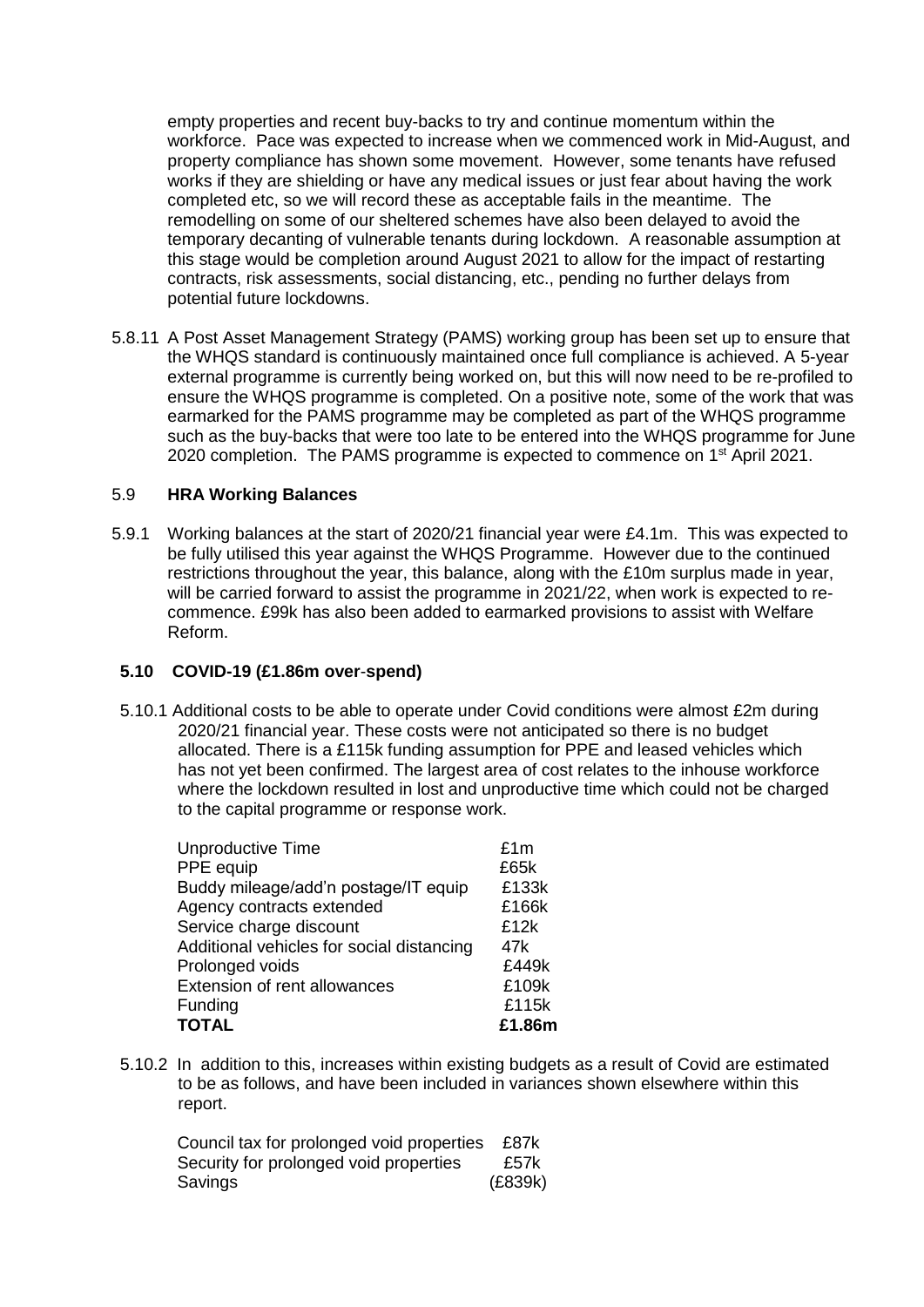## **TOTAL ESTIMATED COVID COST £1.2m**

- 5.10.3 Savings as a result of Covid are estimated to be about £839k in relation to reduced mileage, office costs & training, together with a delay in debt relief orders of £34k which are included in the variances to this report. CFR savings are also considerable due to the delay on potential borrowing to fund the completion of the WHQS programme.
- 5.10.4 To date Welsh Government has funded 38k of the above costs which relate to PPE and 50% of some IT costs. However, WG have since confirmed they will disallow any HRA claims on the basis that not all local authorities have retained their housing stock and the sector would therefore not be treated equally because transferred RSL's and traditional RSL's are not offered the same assistance.

## **6. ASSUMPTIONS**

6.1 The projected outturn position is based on actual income and expenditure details for the 2020/21 financial year. However, spend and income activity has been unprecedented during this time which makes it difficult to compare results to preceding years or indeed forecast for future years.

## **7. SUMMARY OF INTEGRATED IMPACT ASSESSMENT**

7.1 An IIA has not been completed to accompany this report as it is for information.

### **8. FINANCIAL IMPLICATIONS**

- 8.1 As detailed throughout the report.
- 8.2 Members should note that the impact on the HRA in terms of the coronavirus is significant and there are no appropriate measures at this time to recover these costs. The significant underspend on the HRA has managed to absorb these costs however this has resulted in less funding being carried over into 2021/22

#### **9. PERSONNEL IMPLICATIONS**

9.1 There are no direct personnel implications arising from this report.

## **10. CONSULTATIONS**

10.1 There are no consultation responses that have not been reflected in this report

#### **11. STATUTORY POWER**

- 11.1 Local Government Acts 1972 and 2003 and the Council's Financial Regulations
- Author: Lesley Allen, Principal Group Accountant, Housing, Email: allenl@caerphilly.gov.uk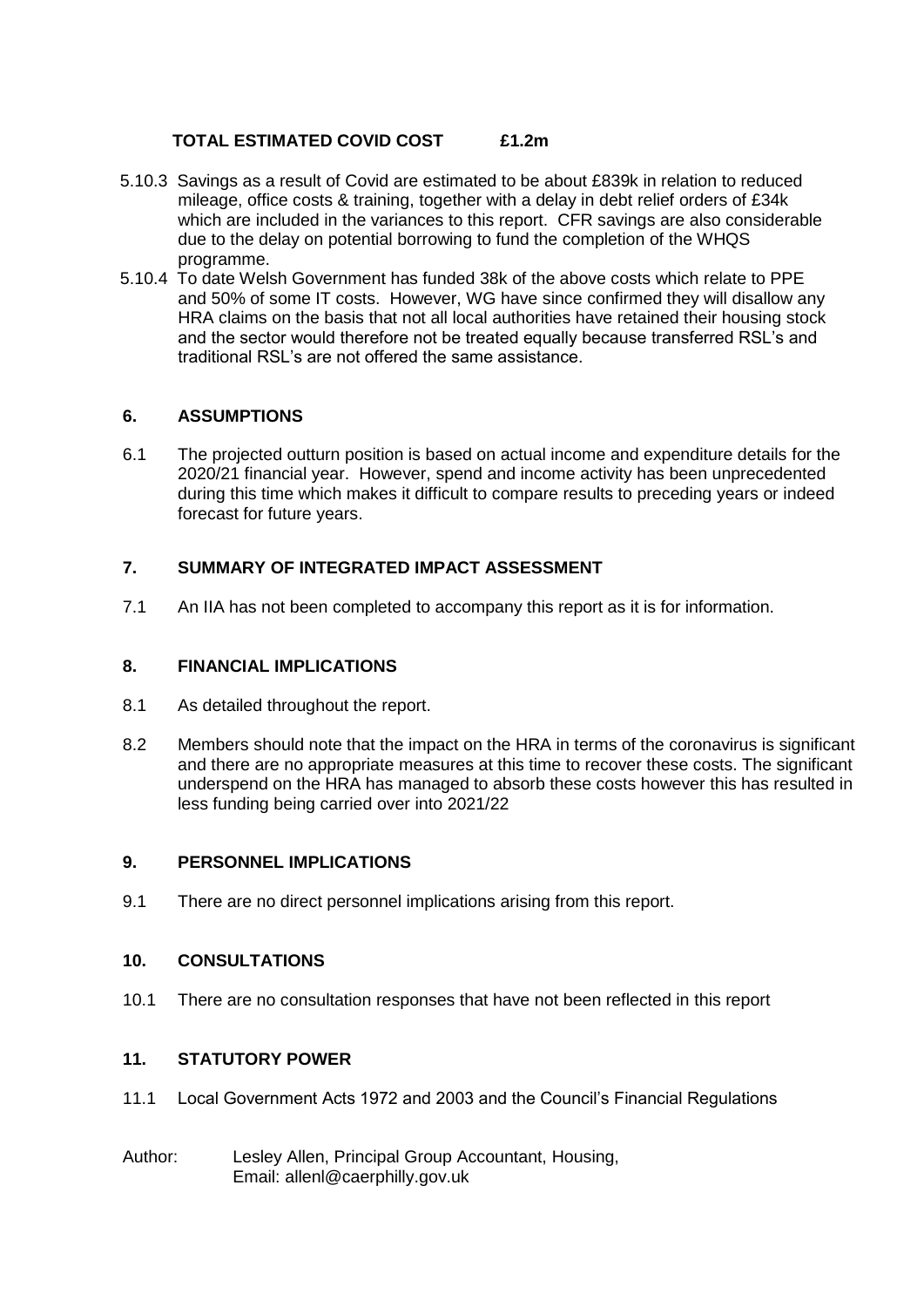Consultees: Cllr J Ridgewell, Chair Housing and Regeneration Scrutiny Committee Cllr M Adams, Vice Chair Housing and Regeneration Scrutiny Committee Cllr L Phipps, Cabinet Member for Housing D Street, Corporate Director Social Services and Housing S Harris, Head of Corporate Finance and S151 Officer F Wilkins, Housing Services Manager P Smythe, Housing Technical Manager J Roberts-Waite, Strategic Co-ordination Manager S Isaacs, Rents Manager K Denman, Housing Solutions Manager

Appendices:

Appendix 1 HRA Financial Plan 2020/21 outturn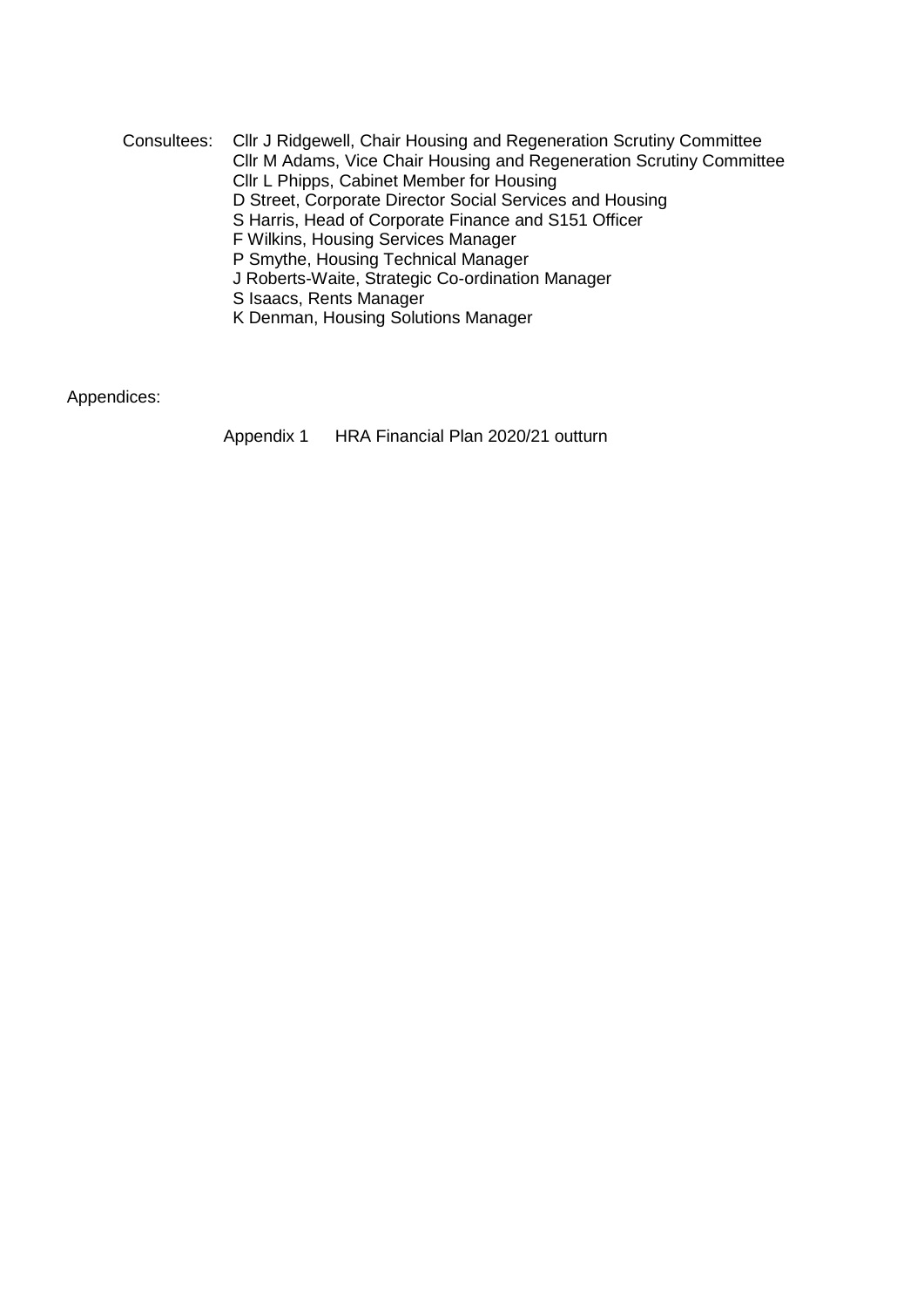|                                                                                        |                                  |                                  | <b>Appendix 1</b>            |
|----------------------------------------------------------------------------------------|----------------------------------|----------------------------------|------------------------------|
| <b>Housing</b>                                                                         | <b>Estimate</b>                  | Projected                        | Variance                     |
|                                                                                        | 2020/21                          | 2020/21                          | 2020/21                      |
| <b>HOUSING REVENUE ACCOUNT</b>                                                         | £                                | £                                | £                            |
| <b>SUMMARY</b>                                                                         |                                  |                                  |                              |
| <b>GENERAL MANAGEMENT</b>                                                              | 1,759,257                        | 1,830,687                        | (71, 430)                    |
| <b>CAPITAL FINANCING</b>                                                               | 8,348,031                        | 7,771,807                        | 576,224                      |
| <b>CENTRAL RECHARGES</b>                                                               | 2,793,870                        | 2,573,614                        | 220,256                      |
| <b>STRATEGY AND PERFORMANCE</b>                                                        | 1,053,637                        | 555,376                          | 498,261                      |
| <b>PUBLIC SECTOR HOUSING</b>                                                           | 5,750,762                        | 5,115,769                        | 634,993                      |
| <b>BUILDING MAINTENANCE SERVICES</b>                                                   | 31,978,154                       | 23,641,983                       | 8,336,171                    |
| <b>GROSS EXPENDITURE</b>                                                               | 51,683,711                       | 41,489,236                       | 10,194,475                   |
| <b>INCOME</b>                                                                          | (51,683,711)                     | (51, 507, 062)                   | (176,649)                    |
| (SURPLUS)/DEFICIT CONTRIBUTION<br>(TO)/FROM WORKING BALANCES                           |                                  | (10, 017, 825)                   | 10,017,825                   |
| <b>HOUSING REVENUE ACCOUNT</b>                                                         | £                                | £                                | £                            |
| <b>GENERAL MANAGEMENT</b>                                                              | 1,759,257                        | 1,830,687                        | (71, 430)                    |
| <b>CAPITAL FINANCING COSTS</b>                                                         |                                  |                                  |                              |
| <b>Interest Charge</b><br>Principal<br>Debt Management<br><b>Rescheduling Discount</b> | 5,556,468<br>2,740,513<br>51,050 | 5,307.249<br>2,438,729<br>25,829 | 249,219<br>301,784<br>25,221 |
| <b>EXPENDITURE TO HRA SUMMARY</b>                                                      | 8,348,031                        | 7,771,807                        | 576,224                      |
| <b>CENTRAL RECHARGES</b>                                                               |                                  |                                  |                              |
| <b>Central Recharges</b>                                                               | 2,301,671                        | 2,086,467                        | 215,204                      |
| Grounds Maintenance recharge to HRA                                                    | 492,199                          | 487,147                          | 5,052                        |
|                                                                                        |                                  |                                  |                              |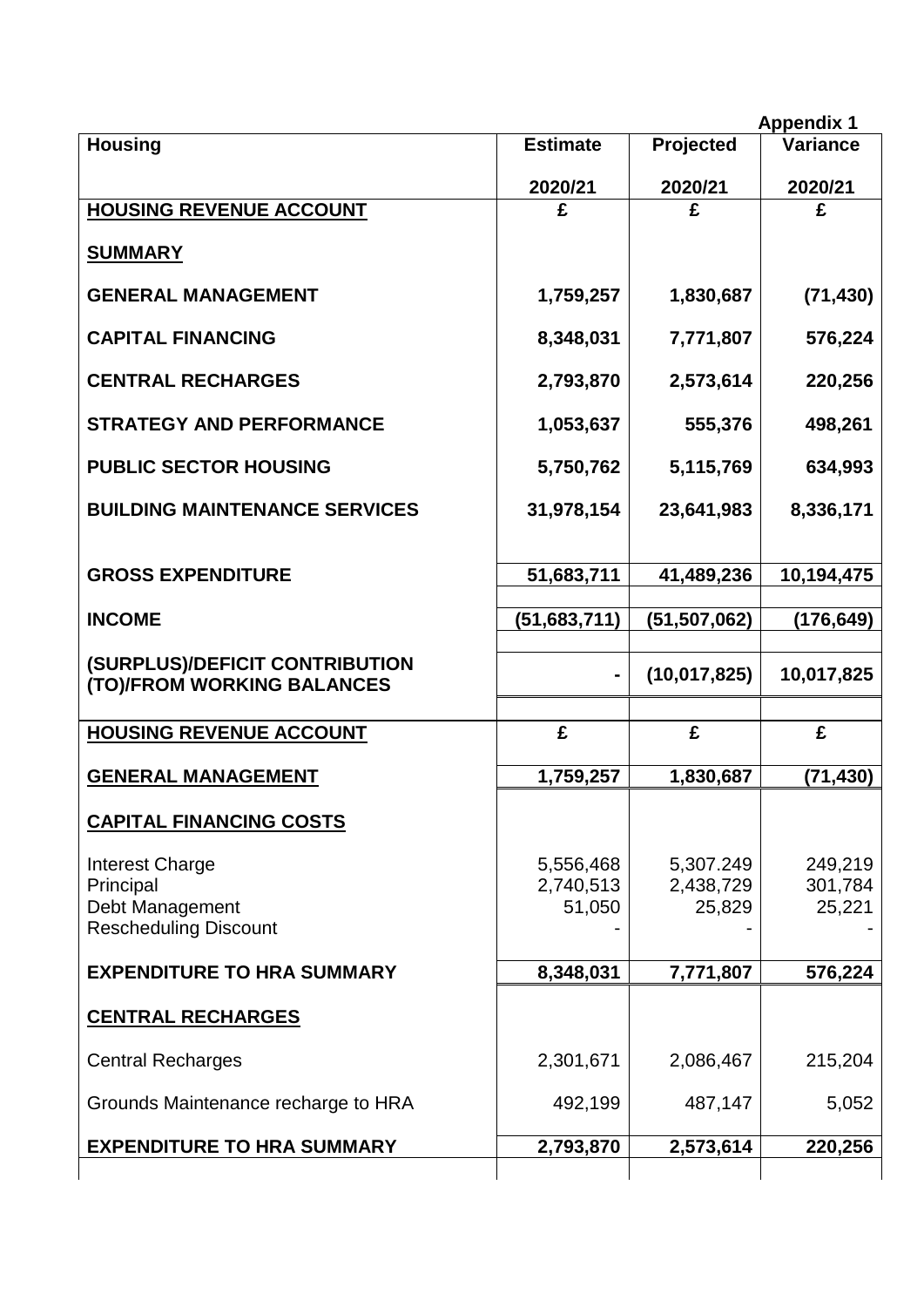| <b>HOUSING REVENUE ACCOUNT</b>               | £         | £         | £         |
|----------------------------------------------|-----------|-----------|-----------|
| <b>STRATEGY AND PERFORMANCE</b>              |           |           |           |
| Housing Strategy and Development             | 537,382   | 189,315   | 348,067   |
| <b>Transforming Lives and Communities</b>    | 516,255   | 366,061   | 150,194   |
| <b>EXPENDITURE TO HRA SUMMARY</b>            | 1,053,637 | 555,376   | 498,261   |
|                                              |           |           |           |
| <b>HOUSING REVENUE ACCOUNT</b>               | £         | £         | £         |
| <b>PUBLIC SECTOR HOUSING</b>                 |           |           |           |
| <b>Landlord General</b>                      | 308,641   | 165,488   | 143,153   |
| <b>Sheltered Accommodation</b>               | 1,432,175 | 1,292,801 | 139,374   |
| <b>Holly Road Community Support</b>          | 4,129     | 4,687     | (558)     |
| Eastern Valley Area Housing Office           | 669,116   | 714,465   | (45, 349) |
| <b>Upper Rhymney Area Housing Office</b>     | 844,428   | 745,289   | 99,139    |
| Lower Rhymney Valley Area Housing Office     | 37,450    | 38,260    | (810)     |
| Lansbury Park Neighbourhood Housing Office   | 322,430   | 323,640   | (1, 210)  |
| Graig Y Rhacca Neighbourhood Housing Office  | 291,857   | 263,571   | 28,286    |
| <b>Housing Allocations Contribution</b>      | 128,857   | 85,077    | 43,780    |
| <b>Tenants &amp; Communities Involvement</b> | 473,558   | 250,910   | 222,648   |
| Leaseholders Management                      | 73,333    | 77,266    | (3,933)   |
| <b>Tenancy Enforcement</b>                   | 295,830   | 277,416   | 18,414    |
| Rents                                        | 912,690   | 919,423   | (6, 733)  |
| <b>Community Wardens</b>                     | (43, 732) | (42, 526) | (1,206)   |
| <b>EXPENDITURE TO HRA SUMMARY</b>            | 5,750,762 | 5,115,769 | 634,993   |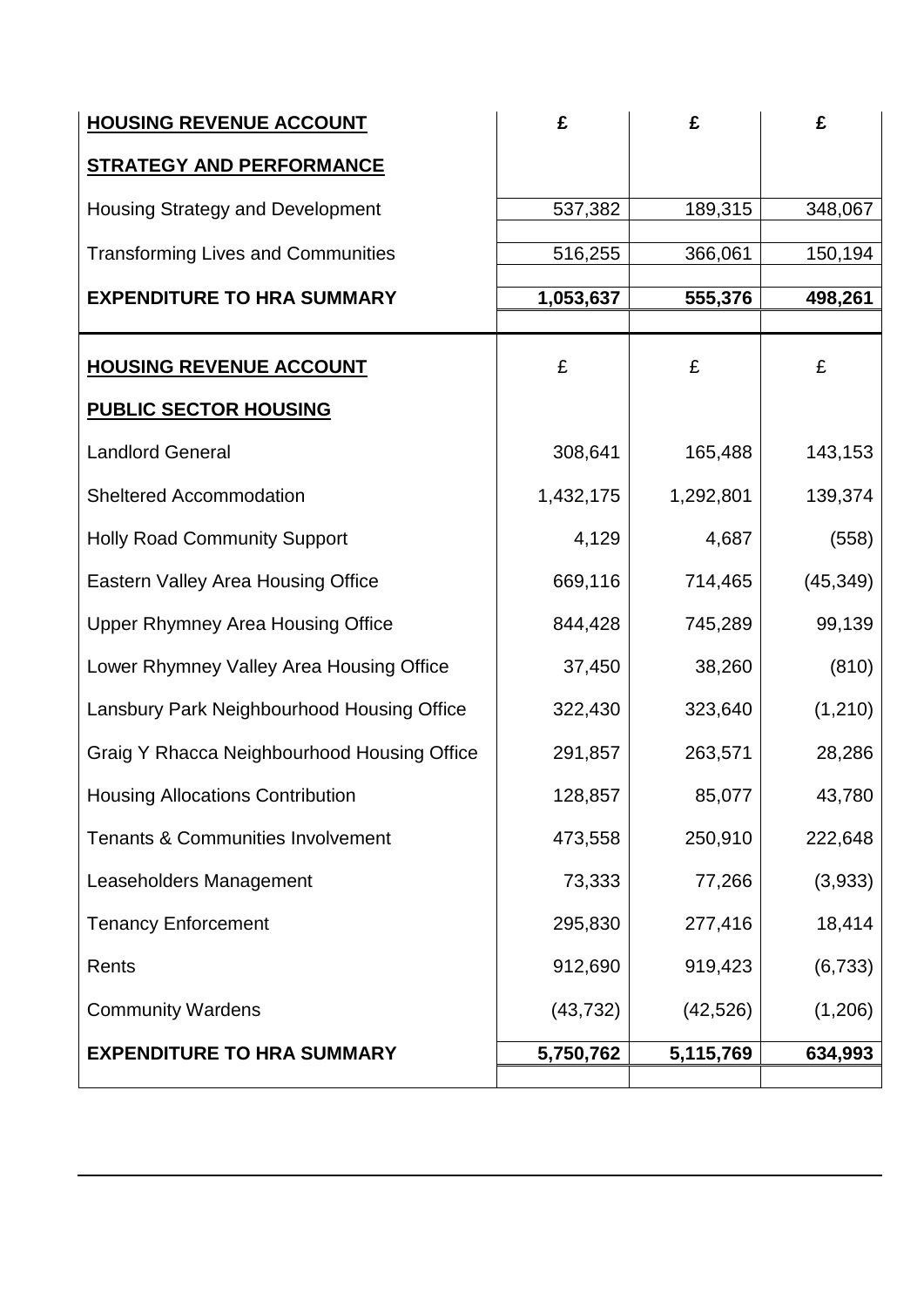| <b>HOUSING REVENUE ACCOUNT</b>                      | £          | £          | £          |
|-----------------------------------------------------|------------|------------|------------|
| <b>RESPONSE REPAIRS AND MAINTENANCE</b>             |            |            |            |
| <b>Employee Expenses net of recharges</b>           | 1,260,628  | 898,372    | 362,256    |
| <b>Repairs &amp; Maintenance on Housing Stock</b>   |            |            |            |
| <b>Responsive Repairs</b>                           | 9,438,067  | 9,948,617  | (510, 550) |
| Revenue Contribution to Capital - WHQS<br>Programme | 17,809,772 | 11,175,296 | 6,634,476  |
| Group/Planned Repairs (priorities 5 & 8)            |            |            |            |
| Void Repairs (priority 6)                           |            |            |            |
| Depot Recharges                                     | 100,000    | 5,274      | 94,726     |
| <b>Revenue Projects</b>                             | 1,444,000  | 143,382    | 1,300,618  |
| <b>Planned Cyclical</b>                             | 1,747,336  | 1,295,746  | 451,590    |
| <b>Planned Programme</b>                            |            |            |            |
|                                                     | 30,539,175 | 22,568,315 | 7,970,860  |
| <b>Transport Related</b>                            | 52,500     | 49,129     | 3,371      |
|                                                     |            |            |            |
| <b>Supplies and Services</b>                        | 125,851    | 126,167    | (316)      |
|                                                     |            |            |            |
|                                                     |            |            |            |
| <b>EXPENDITURE TO HRA SUMMARY</b>                   | 31,978,154 | 23,641,983 | 8,336,171  |